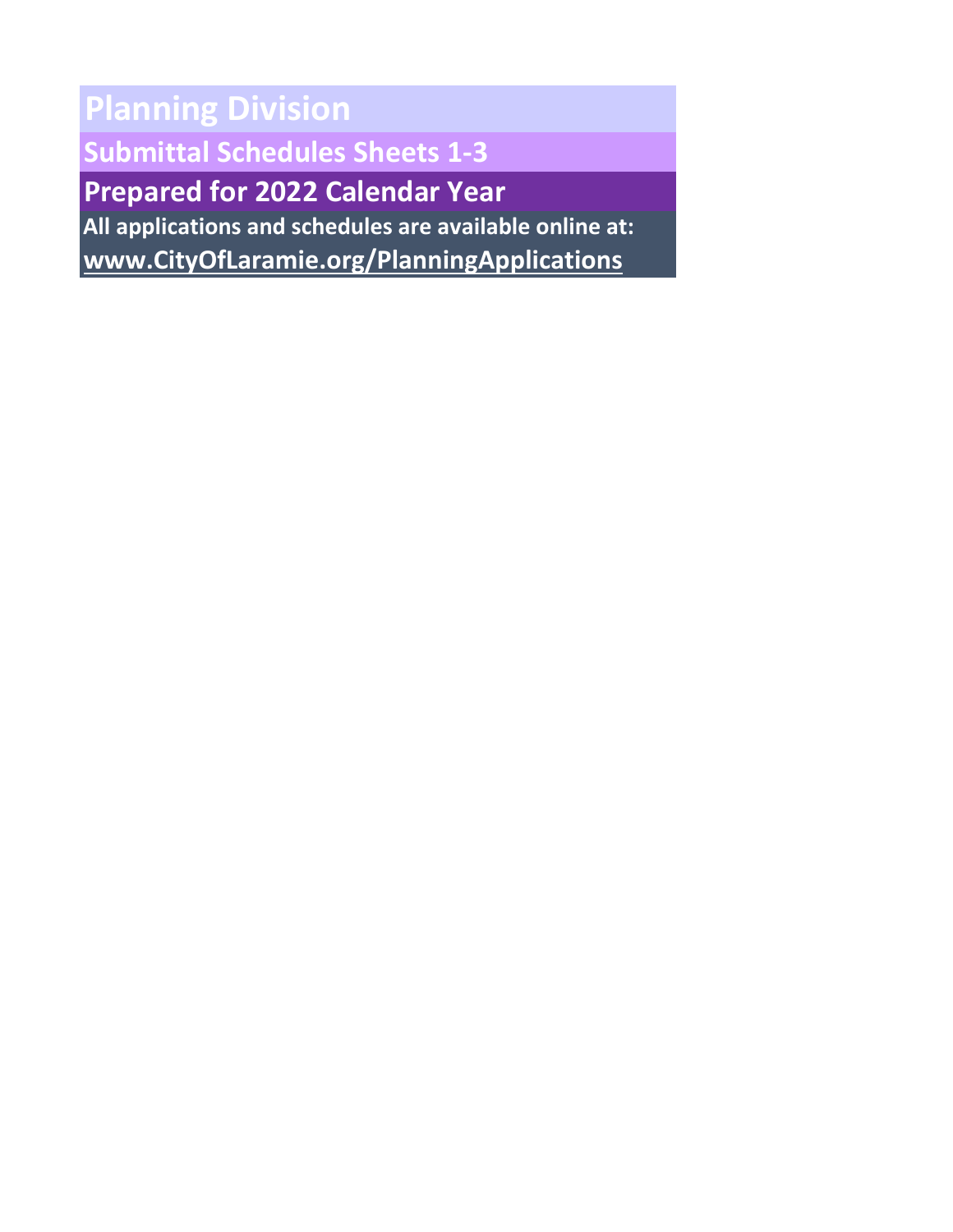#### **CITY OF LARAMIE**

#### **2022 Application Submittal Schedule Figure 1.1 Contract and Schedule Figure 1.1 Contract and Schedule Figure 1.1 Contract and Test and Plat**

**Subject to revision; please check with staff. PP - Preliminary Plat**

**All applications and schedules are available online at: www.CityOfLaramie.org/PlanningApplications Applications are accepted by appointment only, please call 307-721-5207 to schedule.**

|                                            |                                              | <b>Approval Process</b>                                  |                                                               |                                           |                                                                                                                                                                                                                                                         | <b>Staff Review and Referral</b>                  |                                                                                               |                                                              |  |  |
|--------------------------------------------|----------------------------------------------|----------------------------------------------------------|---------------------------------------------------------------|-------------------------------------------|---------------------------------------------------------------------------------------------------------------------------------------------------------------------------------------------------------------------------------------------------------|---------------------------------------------------|-----------------------------------------------------------------------------------------------|--------------------------------------------------------------|--|--|
| <b>NOTES</b>                               | <b>City Council Meeting First</b><br>Reading | <b>Letters and Publications</b><br>(Internal Staff Date) | <b>Planning</b><br><b>Commission/Public</b><br><b>Hearing</b> | <b>Letters and</b><br><b>Publications</b> |                                                                                                                                                                                                                                                         | <b>Project Review</b><br><b>Committee Meeting</b> | <b>Departmental Review</b><br><b>Completion Date</b>                                          | <b>Date Completed</b><br><b>Application Submitted</b><br>By: |  |  |
|                                            | 15-Feb-22                                    | 14-Feb-22                                                | 24-Jan-22                                                     | 9-Jan-22                                  |                                                                                                                                                                                                                                                         | 30-Dec-21                                         | 29-Dec-21                                                                                     | 9-Dec-21                                                     |  |  |
|                                            | 1-Mar-22                                     | 28-Feb-22                                                | 14-Feb-22                                                     | 30-Jan-22                                 |                                                                                                                                                                                                                                                         | 13-Jan-22                                         | 12-Jan-22                                                                                     | 23-Dec-21                                                    |  |  |
|                                            | 15-Mar-22                                    | 28-Mar-22                                                | 28-Feb-22                                                     | 13-Feb-22                                 |                                                                                                                                                                                                                                                         | 27-Jan-22                                         | 26-Jan-22                                                                                     | $6 - Jan-22$                                                 |  |  |
|                                            | 5-Apr-22                                     | 11-Apr-22                                                | 14-Mar-22                                                     | 27-Feb-22                                 |                                                                                                                                                                                                                                                         | 10-Feb-22                                         | 9-Feb-22                                                                                      | 20-Jan-22                                                    |  |  |
|                                            | 19-Apr-22                                    | 25-Apr-22                                                | 28-Mar-22                                                     | 13-Mar-22                                 |                                                                                                                                                                                                                                                         | 24-Feb-22                                         | 23-Feb-22                                                                                     | 3-Feb-22                                                     |  |  |
|                                            | 3-May-22                                     | 9-May-22                                                 | 11-Apr-22                                                     | 27-Mar-22                                 |                                                                                                                                                                                                                                                         | 10-Mar-22                                         | 9-Mar-22                                                                                      | 17-Feb-22                                                    |  |  |
|                                            | 17-May-22                                    | 23-May-22                                                | 25-Apr-22                                                     | 10-Apr-22                                 | application will follow the                                                                                                                                                                                                                             | 24-Mar-22                                         | 23-Mar-22                                                                                     | 3-Mar-22                                                     |  |  |
|                                            | 7-Jun-22                                     | 6-Jun-22                                                 | $9-May-22$                                                    | 24-Apr-22                                 |                                                                                                                                                                                                                                                         | 7-Apr-22                                          | 6-Apr-22                                                                                      | 17-Mar-22                                                    |  |  |
|                                            | 21-Jun-22                                    | 20-Jun-22                                                | 23-May-22                                                     | 8-May-22                                  |                                                                                                                                                                                                                                                         | 21-Apr-22                                         | 20-Apr-22                                                                                     | 31-Mar-22                                                    |  |  |
|                                            | 5-Jul-22                                     | 4-Jul-22                                                 | 13-Jun-22                                                     | 29-May-22                                 |                                                                                                                                                                                                                                                         | 5-May-22                                          | 4-May-22                                                                                      | 14-Apr-22                                                    |  |  |
|                                            | $5 -$ Jul $-22$                              | 4-Jul-22                                                 | 13-Jun-22                                                     | 29-May-22                                 | information is necessary to make a staff recommendation, the application may be subject to a<br>If it is determined by staff that significant errors exist or that additional<br>period prior to proceeding to the "Approval Process."<br>agencies, the | 19-May-22                                         | 18-May-22                                                                                     | 28-Apr-22                                                    |  |  |
|                                            | 19-Jul-22                                    | 18-Jul-22                                                | 27-Jun-22                                                     | 12-Jun-22                                 |                                                                                                                                                                                                                                                         | 2-Jun-22                                          | 1-Jun-22                                                                                      | 12-May-22                                                    |  |  |
|                                            | 2-Aug-22                                     | 1-Aug-22                                                 | 11-Jul-22                                                     | 26-Jun-22                                 |                                                                                                                                                                                                                                                         | 16-Jun-22                                         | 15-Jun-22                                                                                     | 26-May-22                                                    |  |  |
|                                            | 16-Aug-22                                    | 22-Aug-22                                                | 25-Jul-22                                                     | 20-Jul-22                                 | outside                                                                                                                                                                                                                                                 | 30-Jun-22                                         | 29-Jun-22                                                                                     | 9-Jun-22                                                     |  |  |
| Sept. 5th-Holiday                          | 6-Sep-22                                     | 5-Sep-22                                                 | 8-Aug-22                                                      | 24-Jul-22                                 |                                                                                                                                                                                                                                                         | 14-Jul-22                                         | 13-Jul-22                                                                                     | 23-Jun-22                                                    |  |  |
| Nov. 24th-Holiday                          | 20-Sep-22                                    | 19-Sep-22                                                | 22-Aug-22                                                     | 7-Aug-22                                  | $\overline{\mathbf{c}}$                                                                                                                                                                                                                                 | 28-Jul-22                                         | 27-Jul-22                                                                                     | 7-Jul-22                                                     |  |  |
| Nov. 29th--5th Tues.<br>Dec. 25th--Holiday | 4-Oct-22                                     | 3-Oct-22                                                 | 12-Sep-22                                                     | 28-Aug-22                                 |                                                                                                                                                                                                                                                         | 11-Aug-22                                         | 10-Aug-22                                                                                     | 21-Jul-22                                                    |  |  |
| Dec. 26th--Holiday                         | 18-Oct-22                                    | 17-Oct-22                                                | 26-Sep-22                                                     | 11-Sep-22                                 | applicabl                                                                                                                                                                                                                                               | 25-Aug-22                                         | 24-Aug-22                                                                                     | 4-Aug-22                                                     |  |  |
| Dec. 31st--5th Tues.                       | 1-Nov-22                                     | 31-Oct-22                                                | 10-Oct-22                                                     | 25-Sep-22                                 |                                                                                                                                                                                                                                                         | 8-Sep-22                                          | 7-Sep-22                                                                                      | 18-Aug-22                                                    |  |  |
| Feb. 20th--Holiday<br>May 30th--5th Tues.  | 15-Nov-22                                    | 21-Nov-22                                                | 24-Oct-22                                                     | 9-Oct-22                                  | na<br>Ta                                                                                                                                                                                                                                                | 22-Sep-22                                         | 21-Sep-22                                                                                     | 1-Sep-22                                                     |  |  |
| July 4th--Holiday                          | 6-Dec-22                                     | 5-Dec-22                                                 | 14-Nov-22                                                     | 30-Oct-22                                 | staff                                                                                                                                                                                                                                                   | 6-Oct-22                                          | 5-Oct-22                                                                                      | 15-Sep-22                                                    |  |  |
| Aug. 29th--5th Tues.                       | 6-Dec-22                                     | 5-Dec-22                                                 | 14-Nov-22                                                     | 30-Oct-22                                 | 2                                                                                                                                                                                                                                                       | 20-Oct-22                                         | 19-Oct-22                                                                                     | 29-Sep-22                                                    |  |  |
| Sept. 4th-Holiday                          | 20-Dec-22                                    | 19-Dec-22                                                | 28-Nov-22                                                     | 13-Nov-22                                 |                                                                                                                                                                                                                                                         | 3-Nov-22                                          | 2-Nov-22                                                                                      | 13-Oct-22                                                    |  |  |
|                                            | $3 - Jan-23$                                 | 2-Jan-23                                                 | 12-Dec-22                                                     | 27-Nov-22                                 | š                                                                                                                                                                                                                                                       | 17-Nov-22                                         | 16-Nov-22                                                                                     | 27-Oct-22                                                    |  |  |
|                                            | 7-Feb-23                                     | 22-Jan-23                                                | $9 - Jan-23$                                                  | 24-Dec-22                                 | Ē                                                                                                                                                                                                                                                       | 1-Dec-22                                          | 30-Nov-22                                                                                     | 10-Nov-22                                                    |  |  |
|                                            | 7-Feb-23                                     | 22-Jan-23                                                | 23-Jan-23                                                     | 8-Jan-23                                  |                                                                                                                                                                                                                                                         | 14-Dec-22                                         | 13-Dec-22                                                                                     | 23-Nov-22                                                    |  |  |
|                                            | 21-Feb-23                                    | 6-Mar-23                                                 | 13-Feb-23                                                     | 29-Jan-23                                 | new "Staff Review and Referral"<br>"Approval Process.<br>satisfactory                                                                                                                                                                                   | 29-Dec-22                                         | 28-Dec-22                                                                                     | 8-Dec-22                                                     |  |  |
|                                            | 7-Mar-23                                     | 6-Mar-23                                                 | 13-Feb-23                                                     | 29-Jan-23                                 |                                                                                                                                                                                                                                                         | 12-Jan-23                                         | 11-Jan-23                                                                                     | 22-Dec-22                                                    |  |  |
|                                            | 21-Mar-23                                    | 20-Mar-23                                                | 27-Feb-23                                                     | 12-Feb-23                                 |                                                                                                                                                                                                                                                         | 26-Jan-23                                         | 25-Jan-23                                                                                     | $5 - Jan - 23$                                               |  |  |
|                                            | 4-Apr-23                                     | 3-Apr-23                                                 | 13-Mar-23                                                     | 26-Feb-23                                 | Upon                                                                                                                                                                                                                                                    | 9-Feb-23                                          | 8-Feb-23                                                                                      | 19-Jan-23                                                    |  |  |
|                                            | 18-Apr-23                                    | 17-Apr-23                                                | 27-Mar-23                                                     | 12-Mar-23                                 |                                                                                                                                                                                                                                                         | 23-Feb-23                                         | 22-Feb-23                                                                                     | 2-Feb-23                                                     |  |  |
|                                            | 2-May-23                                     | 1-May-23                                                 | 10-Apr-23                                                     | 26-Mar-23                                 |                                                                                                                                                                                                                                                         | 9-Mar-23                                          | 8-Mar-23                                                                                      | 16-Feb-23                                                    |  |  |
|                                            | 16-May-23                                    | 22-May-23                                                | 24-Apr-23                                                     | 9-Apr-23                                  |                                                                                                                                                                                                                                                         | 23-Mar-23                                         | 22-Mar-23                                                                                     | 2-Mar-23                                                     |  |  |
|                                            | 6-Jun-23                                     | 5-Jun-23                                                 | 8-May-23                                                      | 23-Apr-23                                 |                                                                                                                                                                                                                                                         | 6-Apr-23                                          | 5-Apr-23                                                                                      | 16-Mar-23                                                    |  |  |
|                                            | 20-Jun-23                                    | 20-Jun-23                                                | 22-May-23                                                     | 7-May-23                                  |                                                                                                                                                                                                                                                         | 20-Apr-23                                         | 19-Apr-23                                                                                     | 30-Mar-23                                                    |  |  |
|                                            | 5-Jul-23                                     | 3-Jul-23                                                 | 12-Jun-23                                                     | 28-May-23                                 |                                                                                                                                                                                                                                                         | 4-May-23                                          | 3-May-23                                                                                      | 13-Apr-23                                                    |  |  |
|                                            | $5 -$ Jul $-23$                              | 3-Jul-23                                                 | 12-Jun-23                                                     | 28-May-23                                 |                                                                                                                                                                                                                                                         | 18-May-23                                         | 17-May-23                                                                                     | 27-Apr-23                                                    |  |  |
|                                            | 18-Jul-23                                    | 17-Jul-23                                                | 26-Jun-23                                                     | 14-Jun-23                                 |                                                                                                                                                                                                                                                         | 1-Jun-23                                          | 31-May-23<br>• Incomplete applications will not be accepted. The above schedule is tentative. | 11-May-23                                                    |  |  |

**● If revisions to the** 

 **prior to** 

**● The Planning Commission and the City Council may choose to postpone projects to address issues identified during the meetings.**

**● Please contact staff to determine any possible changes near holidays.**

#### Dates that are in red print do not follow the usual schedule due to City holidays.

All meetings noted in the "Approval Process" should have representation by the applicant or his or her agent. Items may be recommended for postponement if no representative is present at the meeting.

#### **Sheet 1**

**Planning Division CPA - Comprehensive Plan Amendment** 

**PP - Preliminary Plat FP - Final Plat**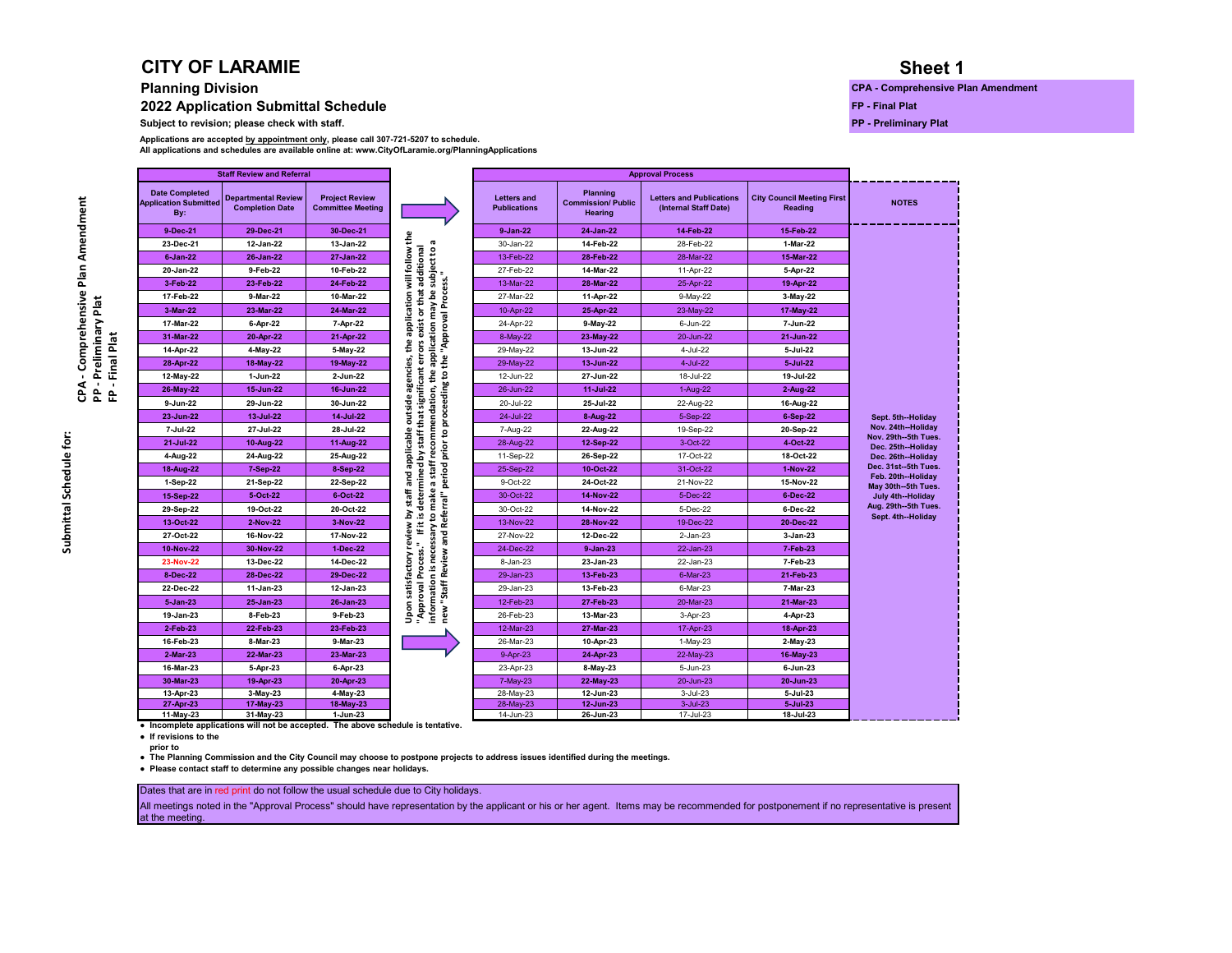### **CITY OF LARAMIE**

**2022 Application Submittal Schedule**<br>
Subject to revision; please check with staff. **Administrative Appeal** 

**Subject to revision; please check with staff.** 

**Applications are accepted by appointment only, please call 307-721-5207 to schedule.**

**All applications and schedules are available online at: www.CityOfLaramie.org/PlanningApplications** 

#### **Sheet 2**

**Planning Division CUP - Conditional Use Permit** 

|                                                                     | <b>Staff Review and Referral</b>                               |                                                   |                                                                                                                                                                                                                                                                                                                                                                  |                                           | <b>Approval Process</b>                                 |                                            |
|---------------------------------------------------------------------|----------------------------------------------------------------|---------------------------------------------------|------------------------------------------------------------------------------------------------------------------------------------------------------------------------------------------------------------------------------------------------------------------------------------------------------------------------------------------------------------------|-------------------------------------------|---------------------------------------------------------|--------------------------------------------|
| <b>Date Completed</b><br><b>Application</b><br><b>Submitted By:</b> | <b>Departmental</b><br><b>Review Completion</b><br><b>Date</b> | <b>Project Review</b><br><b>Committee Meeting</b> |                                                                                                                                                                                                                                                                                                                                                                  | <b>Letters and</b><br><b>Publications</b> | <b>Planning</b><br><b>Commission/ Public</b><br>Hearing | <b>NOTES</b>                               |
| 9-Dec-21                                                            | 29-Dec-21                                                      | 30-Dec-21                                         |                                                                                                                                                                                                                                                                                                                                                                  | 9-Jan-22                                  | 24-Jan-22                                               |                                            |
| 23-Dec-21                                                           | 12-Jan-22                                                      | 13-Jan-22                                         |                                                                                                                                                                                                                                                                                                                                                                  | 30-Jan-22                                 | 14-Feb-22                                               |                                            |
| $6 - Jan-22$                                                        | 26-Jan-22                                                      | 27-Jan-22                                         |                                                                                                                                                                                                                                                                                                                                                                  | 13-Feb-22                                 | 28-Feb-22                                               |                                            |
| 20-Jan-22                                                           | 9-Feb-22                                                       | 10-Feb-22                                         |                                                                                                                                                                                                                                                                                                                                                                  | 27-Feb-22                                 | 14-Mar-22                                               |                                            |
| 3-Feb-22                                                            | 23-Feb-22                                                      | 24-Feb-22                                         |                                                                                                                                                                                                                                                                                                                                                                  | 13-Mar-22                                 | 28-Mar-22                                               |                                            |
| 17-Feb-22                                                           | 9-Mar-22                                                       | 10-Mar-22                                         | Upon satisfactory review by staff and applicable outside agencies, the application will follow the<br>information is necessary to make a staff recommendation, the application may be subject to a<br>"Approval Process." If it is determined by staff that significant errors exist or that additional<br>period prior to proceeding to the "Approval Process." | 27-Mar-22                                 | 11-Apr-22                                               |                                            |
| 3-Mar-22                                                            | 23-Mar-22                                                      | 24-Mar-22                                         |                                                                                                                                                                                                                                                                                                                                                                  | 10-Apr-22                                 | 25-Apr-22                                               |                                            |
| 17-Mar-22                                                           | 6-Apr-22                                                       | 7-Apr-22                                          |                                                                                                                                                                                                                                                                                                                                                                  | 24-Apr-22                                 | 9-May-22                                                |                                            |
| 31-Mar-22                                                           | 20-Apr-22                                                      | 21-Apr-22                                         |                                                                                                                                                                                                                                                                                                                                                                  | 8-May-22                                  | 23-May-22                                               |                                            |
| 14-Apr-22                                                           | 4-May-22                                                       | 5-May-22                                          |                                                                                                                                                                                                                                                                                                                                                                  | 29-May-22                                 | 13-Jun-22                                               |                                            |
| 28-Apr-22                                                           | 18-May-22                                                      | 19-May-22                                         |                                                                                                                                                                                                                                                                                                                                                                  | 29-May-22                                 | 13-Jun-22                                               |                                            |
| 12-May-22                                                           | 1-Jun-22                                                       | 2-Jun-22                                          |                                                                                                                                                                                                                                                                                                                                                                  | 12-Jun-22                                 | 27-Jun-22                                               |                                            |
| 26-May-22                                                           | 15-Jun-22                                                      | 16-Jun-22                                         |                                                                                                                                                                                                                                                                                                                                                                  | 26-Jun-22                                 | 11-Jul-22                                               |                                            |
| 9-Jun-22                                                            | 29-Jun-22                                                      | 30-Jun-22                                         |                                                                                                                                                                                                                                                                                                                                                                  | 20-Jul-22                                 | 25-Jul-22                                               |                                            |
| 23-Jun-22                                                           | 13-Jul-22                                                      | 14-Jul-22                                         |                                                                                                                                                                                                                                                                                                                                                                  | 24-Jul-22                                 | 8-Aug-22                                                | Sept. 5th--Holiday                         |
| 7-Jul-22                                                            | 27-Jul-22                                                      | 28-Jul-22                                         |                                                                                                                                                                                                                                                                                                                                                                  | 7-Aug-22                                  | 22-Aug-22                                               | Nov. 24th--Holiday<br>Nov. 29th--5th Tues. |
| 21-Jul-22                                                           | 10-Aug-22                                                      | 11-Aug-22                                         |                                                                                                                                                                                                                                                                                                                                                                  | 28-Aug-22                                 | 12-Sep-22                                               | Dec. 25th--Holiday                         |
| 4-Aug-22                                                            | 24-Aug-22                                                      | 25-Aug-22                                         |                                                                                                                                                                                                                                                                                                                                                                  | 11-Sep-22                                 | 26-Sep-22                                               | Dec. 26th--Holiday                         |
| 18-Aug-22                                                           | 7-Sep-22                                                       | 8-Sep-22                                          |                                                                                                                                                                                                                                                                                                                                                                  | 25-Sep-22                                 | 10-Oct-22                                               | Dec. 31st--5th Tues.<br>Feb. 20th--Holiday |
| 1-Sep-22                                                            | 21-Sep-22                                                      | 22-Sep-22                                         |                                                                                                                                                                                                                                                                                                                                                                  | 9-Oct-22                                  | 24-Oct-22                                               | May 30th--5th Tues.                        |
| 15-Sep-22                                                           | 5-Oct-22                                                       | 6-Oct-22                                          |                                                                                                                                                                                                                                                                                                                                                                  | 30-Oct-22                                 | 14-Nov-22                                               | July 4th--Holiday                          |
| 29-Sep-22                                                           | 19-Oct-22                                                      | 20-Oct-22                                         |                                                                                                                                                                                                                                                                                                                                                                  | 30-Oct-22                                 | 14-Nov-22                                               | Aug. 29th--5th Tues.<br>Sept. 4th--Holiday |
| 13-Oct-22                                                           | 2-Nov-22                                                       | 3-Nov-22                                          |                                                                                                                                                                                                                                                                                                                                                                  | 13-Nov-22                                 | 28-Nov-22                                               |                                            |
| 27-Oct-22                                                           | 16-Nov-22                                                      | 17-Nov-22                                         |                                                                                                                                                                                                                                                                                                                                                                  | 27-Nov-22                                 | 12-Dec-22                                               |                                            |
| 10-Nov-22                                                           | 30-Nov-22                                                      | 1-Dec-22                                          |                                                                                                                                                                                                                                                                                                                                                                  | 24-Dec-22                                 | $9 - Jan - 23$                                          |                                            |
| 23-Nov-22                                                           | 13-Dec-22                                                      | 14-Dec-22                                         | new "Staff Review and Referral"                                                                                                                                                                                                                                                                                                                                  | 8-Jan-23                                  | 23-Jan-23                                               |                                            |
| 8-Dec-22                                                            | 28-Dec-22                                                      | 29-Dec-22                                         |                                                                                                                                                                                                                                                                                                                                                                  | 29-Jan-23                                 | 13-Feb-23                                               |                                            |
| 22-Dec-22                                                           | 11-Jan-23                                                      | 12-Jan-23                                         |                                                                                                                                                                                                                                                                                                                                                                  | 29-Jan-23                                 | 13-Feb-23                                               |                                            |
| $5 - Jan-23$                                                        | 25-Jan-23                                                      | 26-Jan-23                                         |                                                                                                                                                                                                                                                                                                                                                                  | 12-Feb-23                                 | 27-Feb-23                                               |                                            |
| 19-Jan-23                                                           | 8-Feb-23                                                       | 9-Feb-23                                          |                                                                                                                                                                                                                                                                                                                                                                  | 26-Feb-23                                 | 13-Mar-23                                               |                                            |
| 2-Feb-23                                                            | 22-Feb-23                                                      | 23-Feb-23                                         |                                                                                                                                                                                                                                                                                                                                                                  | 12-Mar-23                                 | 27-Mar-23                                               |                                            |
| 16-Feb-23                                                           | 8-Mar-23                                                       | 9-Mar-23                                          |                                                                                                                                                                                                                                                                                                                                                                  | 26-Mar-23                                 | 10-Apr-23                                               |                                            |
| 2-Mar-23                                                            | 22-Mar-23                                                      | 23-Mar-23                                         |                                                                                                                                                                                                                                                                                                                                                                  | 9-Apr-23                                  | 24-Apr-23                                               |                                            |
| 16-Mar-23                                                           | 5-Apr-23                                                       | 6-Apr-23                                          |                                                                                                                                                                                                                                                                                                                                                                  | 23-Apr-23                                 | 8-May-23                                                |                                            |
| 30-Mar-23                                                           | 19-Apr-23                                                      | 20-Apr-23                                         |                                                                                                                                                                                                                                                                                                                                                                  | $7-May-23$                                | 22-May-23                                               |                                            |
| 13-Apr-23<br>27-Apr-23                                              | $3-May-23$<br>17-May-23                                        | 4-May-23<br>18-May-23                             |                                                                                                                                                                                                                                                                                                                                                                  | 28-May-23<br>28-May-23                    | 12-Jun-23<br>12-Jun-23                                  |                                            |
| 11-May-23                                                           | 31-May-23                                                      | 1-Jun-23                                          |                                                                                                                                                                                                                                                                                                                                                                  | 14-Jun-23                                 | 26-Jun-23                                               |                                            |

**● Incomplete applications will not be accepted. The above schedule is tentative.** 

**● The Planning Commission and the City Council may choose to postpone projects to address issues identified during the meetings.**

**● If revisions to the project are requested or if it is determined that additional information is required, at staff's discretion, the application may repeat the "Staff Review and Referral" period, prior to scheduling the Planning Commission Public Hearing.**

**● Please contact staff to determine any possible changes near holidays.**

Dates that are in red print do not follow the usual schedule due to City holidays.

All meetings noted in the "Approval Process" should have representation by the applicant or his or her agent. Items may be recommended for postponement if no representative is present at the meeting.

**VAR - Variance Administrative Appeal**